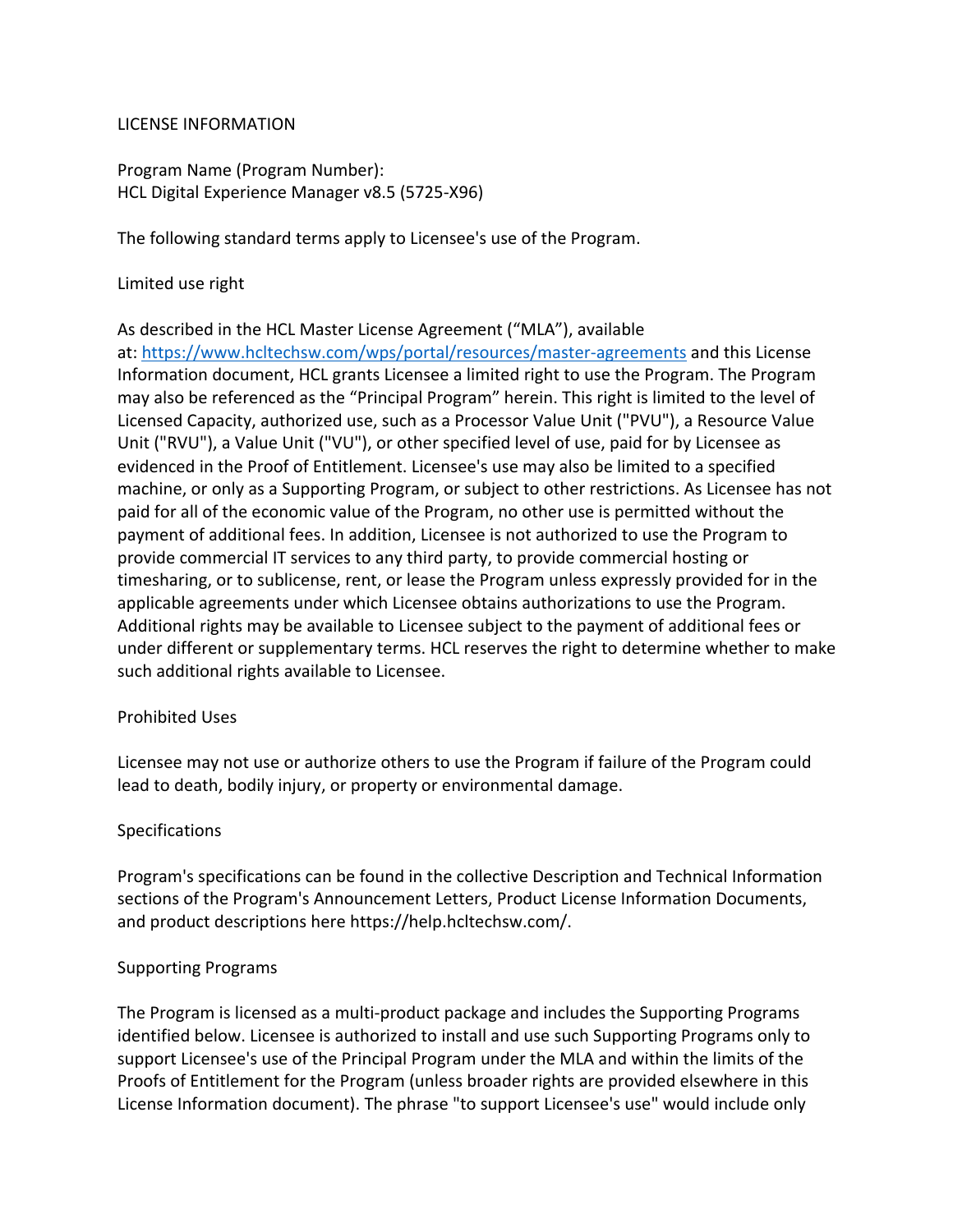those uses that are necessary or otherwise directly related to a licensed use of the Principal Program or another Supporting Program. The Supporting Programs may not be used for any other purpose. Licensee is not authorized to transfer or remarket the Supporting Programs separate from the Principal Program. A Supporting Program may be accompanied by license terms, and those terms, if any, apply to Licensee's use of that Supporting Program. In the event of conflict, the terms in this License Information document supersede the Supporting Program's terms. When Licensee's right to use the Program expires or terminates, Licensee must discontinue use, destroy or promptly return all copies of the Supporting Programs to the party from whom Licensee acquired the Program. If Licensee downloaded the Supporting Programs, Licensee should contact the party from whom Licensee acquired the Program. If Licensee wishes to license the Supporting Programs for any use beyond the limits set forth above, please contact an HCL Sales Representative or the party from whom Licensee acquired the Program to obtain the appropriate license.

The following are Supporting Programs licensed with the Program:

HCL Portal Server HCL Web Content Manager HCL Leap

Privacy

Licensee acknowledges and agrees that HCL may use cookie and tracking technologies to collect personal information in gathering product usage statistics and information designed to help improve user experience and/or to tailor interactions with users in accordance with the HCL Privacy Statement, available at: https://www.hcltech.com/privacy-statement.

Source Components and Sample Materials

The Program may include some components in source code form ("Source Components") and other materials identified as Sample Materials. Licensee may copy and modify Source Components and Sample Materials for internal use only provided such use is within the limits of the license rights under this License Information document and MLA, provided however that Licensee may not alter or delete any copyright information or notices contained in the Source Components or Sample Materials. HCL provides the Source Components and Sample Materials without obligation of support and "AS IS", WITH NO WARRANTY OF ANY KIND, EITHER EXPRESS OR IMPLIED, INCLUDING THE WARRANTY OF TITLE, NON-INFRINGEMENT OR NON-INTERFERENCE AND THE IMPLIED WARRANTIES AND CONDITIONS OF MERCHANTABILITY AND FITNESS FOR A PARTICULAR PURPOSE.

Terms for Oracle Outside In Technology

The Programs licensed under the MLA and this License information document include Outside In filtering and document viewing technology (the "Outside In Technology") supplied by Oracle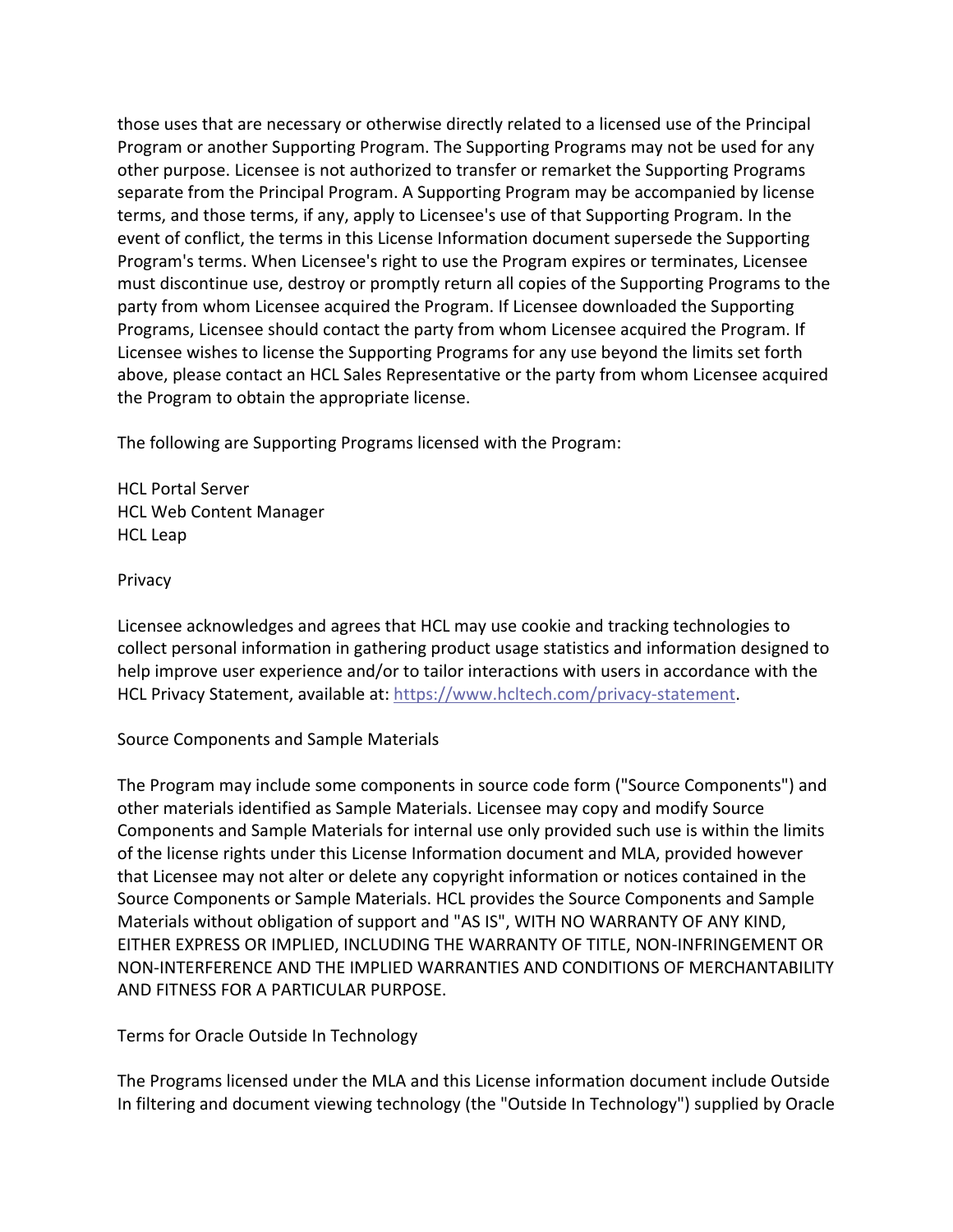USA, Inc. ("Oracle"). The term "Outside In Technology" includes any technology licensed to Oracle by its suppliers. As used in this License Information document, the term "HCL supplier" shall be deemed to include Oracle and its suppliers. In addition to the terms and conditions of the MLA and this License Information document, as a condition of using the Outside In Technology, Licensee specifically agrees as follows:

(1) Oracle USA, Inc. is a third party beneficiary.

(2) Licensee may only transfer the Program by providing advance written notice to HCL and otherwise subject to the terms of the MLA and this License Information document. (3) Licensee may not publish the results of benchmark tests run on the Outside In Technology without prior written permission.

(4) HCL may inform HCL suppliers of compliance verification results relating to such HCL suppliers' components.

(5) To the extent allowed under applicable law, the Uniform Computer Information Transactions Act ("UCITA") does not apply.

# Export and Import Restrictions

This Program may contain cryptography. Transfer to, or use by, users of the Program may be prohibited or subject to export or import laws, regulations or policies, including those of the United States Export Administration Regulations. Licensee assumes all responsibility for complying with all applicable laws, regulations, and policies regarding the export, import, or use of this Program, including but not limited to, U.S. restrictions on exports or reexports.

# Third Party Data and Services

The Program may contain links to or be used to access third party data services, databases, web services, software, or other third-party content (all, "content"). Access to this content is provided "AS-IS", WITH NO WARRANTY OF ANY KIND, EXPRESS OR IMPLIED, INCLUDING THE WARRANTY OF TITLE, NON-INFRINGEMENT OR NON-INTERFERENCE AND THE IMPLIED WARRANTIES AND CONDITIONS OF MERCHANTABILITY AND FITNESS FOR A PARTICULAR PURPOSE. Access can be terminated by the relevant third parties at their sole discretion at any time. Licensee may be required to enter into separate agreements with the third parties for the access to or use of such content. HCL is not a party to any such separate agreements and as an express condition of this license Licensee agrees to comply with the terms of such separate agreements.

The following units of measure may apply to Licensee's use of the Program:

# Authorized User

Authorized User is a unit of measure by which the Program can be licensed. An Authorized User is a unique person who is given access to the Program. The Program may be installed on any number of computers or servers and each Authorized User may have simultaneous access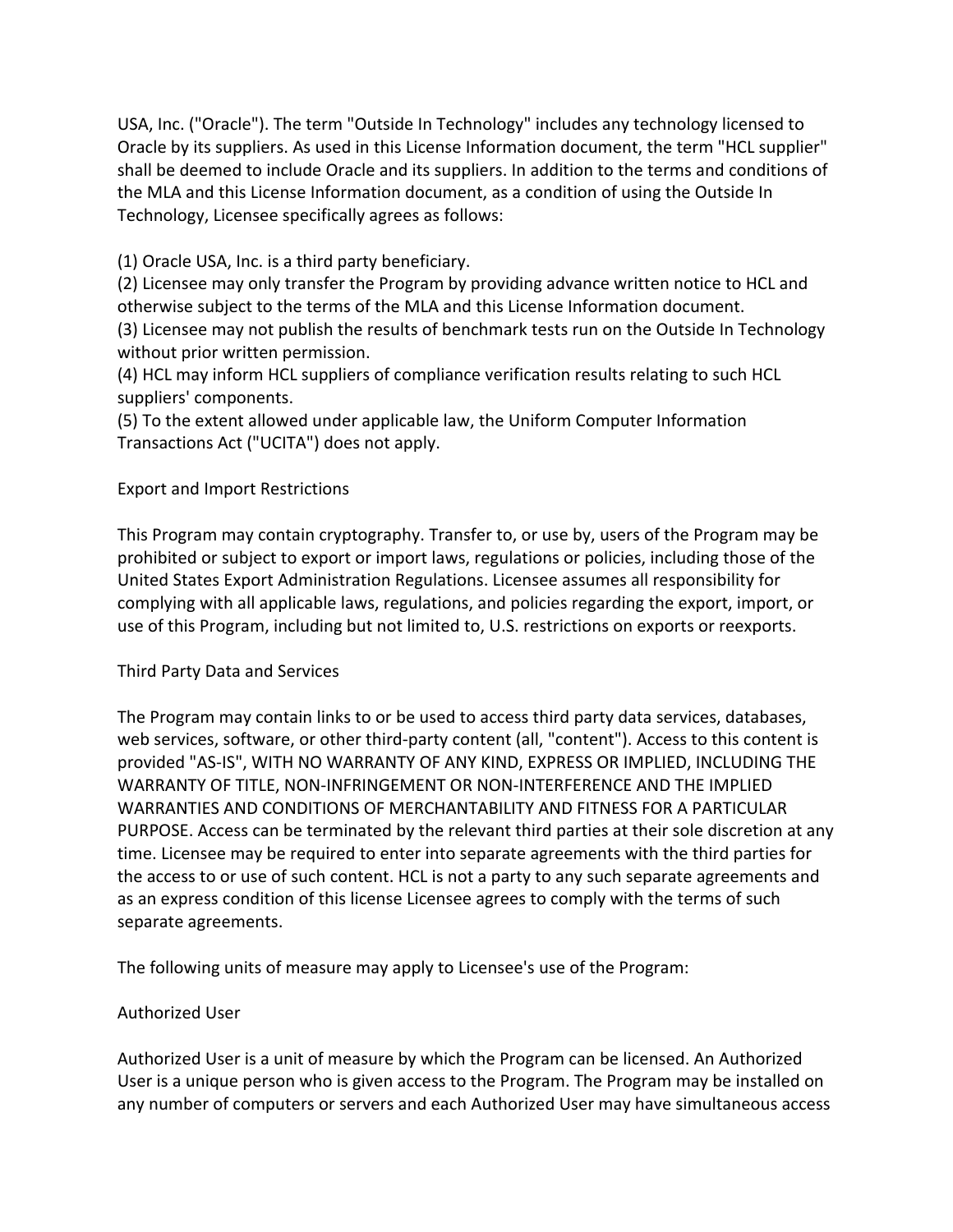to any number of instances of the Program at one time. Licensee must obtain separate, dedicated entitlements for each Authorized User given access to the Program in any manner directly or indirectly (for example: via a multiplexing program, device, or application server) through any means. An entitlement for an Authorized User is unique to that Authorized User and may not be shared, nor may it be reassigned other than for the permanent transfer of the Authorized User entitlement to another person.

Processor Value Unit (PVU)

Processor Value Unit (PVU) is a unit of measure by which the Program can be licensed. The number of PVU entitlements required is based on the processor technology (defined within the PVU Table by Processor Vendor, Brand, Type and Model Number at https://www.hcltechsw.com/resources/license-agreements/pvu-license and the number of processors made available to the Program. HCL continues to define a processor, for the purpose of PVU-based licensing, to be each processor core on a chip. A dual-core processor chip, for example, has two processor cores.

Licensee can deploy the Program using either Full Capacity licensing or Virtualization Capacity (Sub-Capacity) licensing according to the Passport Advantage Sub-Capacity Licensing Terms (see webpage below). If using Full Capacity licensing, Licensee must obtain PVU entitlements sufficient to cover all activated processor cores\* in the physical hardware environment made available to or managed by the Program, except for those servers from which the Program has been permanently removed. If using Virtualization Capacity licensing, Licensee must obtain entitlements sufficient to cover all activated processor cores made available to or managed by the Program, as defined according to the Virtualization Capacity License Counting Rules at https://www.hcltechsw.com/resources/license-agreements/pvu-license .

\* An Activated processor core is a processor core that is available for use in a physical or virtual server, regardless of whether the capacity of the processor core can be or is limited through virtualization technologies, Integrated Facility for Linux (IFL) utilization (Linux or zLinux), operating system commands, BIOS settings, or similar restrictions.

Entitlement Requirements

Licensee must have the adequate volume of User Entitlements for the use of the Program as set forth in the applicable transaction document between Licensee and HCL.

Entitlement to the Program is provided through two models:

(1) Fixed Term License: HCL will license the Program for a fixed term. Licensee's entitlement is terminated at the end of the fixed term, unless Licensee and HCL agree to renew it. During the fixed term, licensee subscribes to program updates and has access to Support.